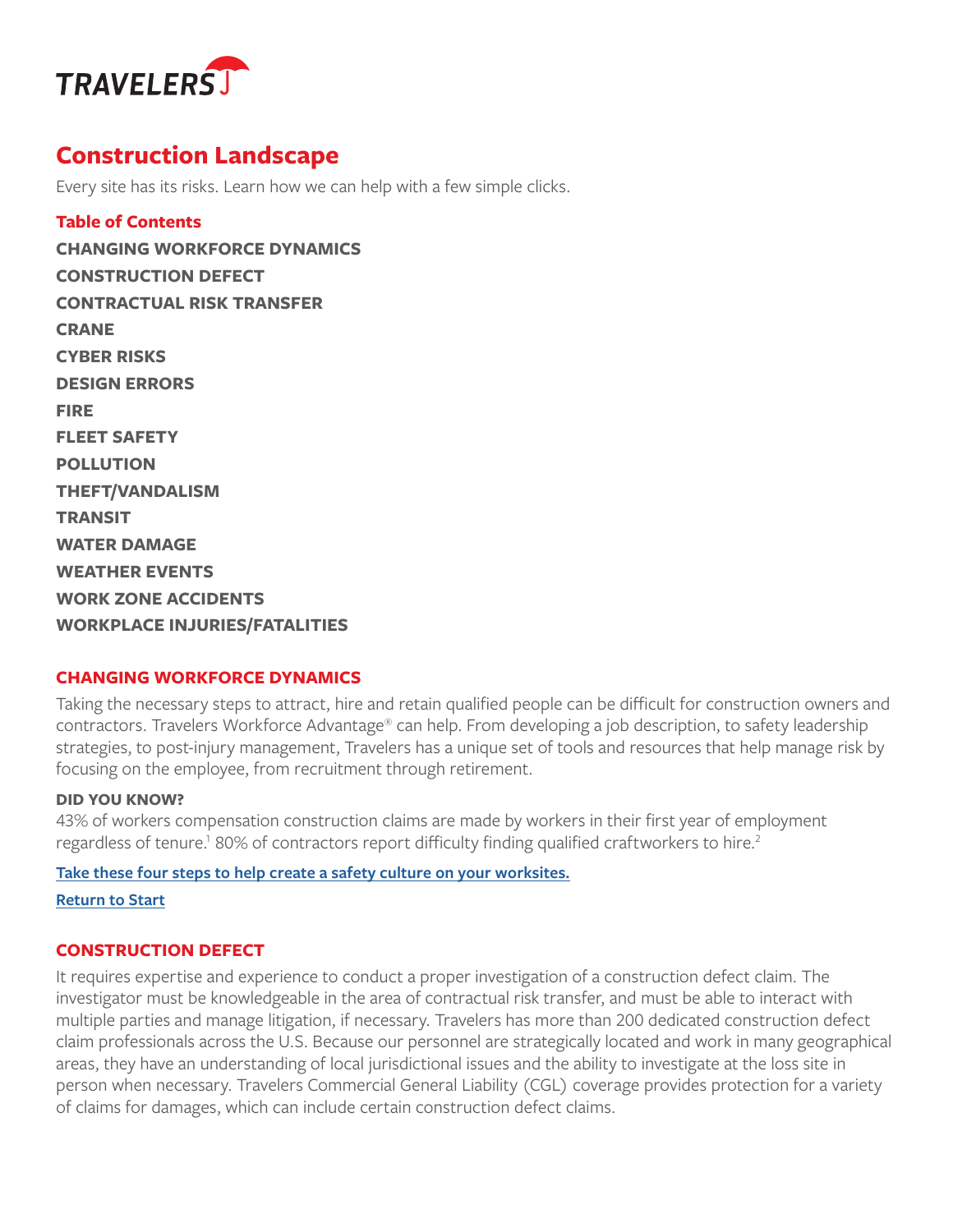# <span id="page-1-0"></span>**DID YOU KNOW?**

From a leaking water pipe to a slowly shifting foundation, construction defects can be identified immediately or may appear over time. These issues may result from design deficiencies, product failures, improper installation, faulty workmanship and other causes.

#### **[Learn more about different types of construction defects.](https://www.travelers.com/resources/business-industries/construction/types-of-construction-defects)**

**[Return to Start](#page-0-0)**

# **CONTRACTUAL RISK TRANSFER**

Construction projects come with potential financial and operational risks for contractors when working with third parties, including subcontractors and other providers of products and services. Travelers' contractual risk transfer expertise can help protect your business in the event of an injury, property damage, a delay or a construction defect claim related to third-party services or products.

# **DID YOU KNOW?**

43% of firms reported an increased use of subcontractors due to a labor shortage in the last 12 months.<sup>3</sup> 27% of general contractors and trade contractors surveyed view risk transfer as "high risk." [4](#page-5-0)

#### **[Learn about the six elements of contractual risk transfer.](https://www.travelers.com/resources/business-industries/construction/contractual-risk-transfer-program)**

#### **[Return to Start](#page-0-0)**

### **CRANE**

Making sure crane operators have the necessary training can mean the difference between preventing a loss and incurring one. Through the Travelers Safety Academy, customers are offered crane training in a variety of formats – from an in-person, multiday workshop preparing attendees for certification exams, to self-service online resources.

#### **DID YOU KNOW?**

48.[5](#page-5-0)% of all overturn accidents were caused by overloading.<sup>5</sup>

#### **[Get help for building a crane safety culture at your construction site.](https://www.travelers.com/Business-insurance/construction/crane-training)**

**[Return to Start](#page-0-0)**

#### **CYBER RISKS**

Travelers CyberRisk coverage is available for contractors of all sizes and offered as a stand-alone policy or as part of a management liability suite of coverages. CyberRisk provides a combination of coverage options to help protect your business. In addition, contractors will have access to Travelers' pre-breach services provided by Symantec<sup>TM</sup>, a global leader in cybersecurity solutions, including a Cyber Resilience Readiness Assessment and Consultation, Security Coach Helpline, Cyber Security Awareness training videos and much more.

### **DID YOU KNOW?**

New ways of accessing company systems such as mobile and cloud-based platforms can increase a firm's exposure to cyber attacks.

#### **[Learn how you can prepare your construction business with cyber insurance and solutions.](https://www.travelers.com/cyber-insurance)**

#### **[Return to Start](#page-0-0)**

#### **DESIGN ERRORS**

Travelers Contractors Professional Liability coverage is designed specifically to address the insurance needs of contractors who engage in design-build projects, or who hire subcontractors that provide architectural or engineering services.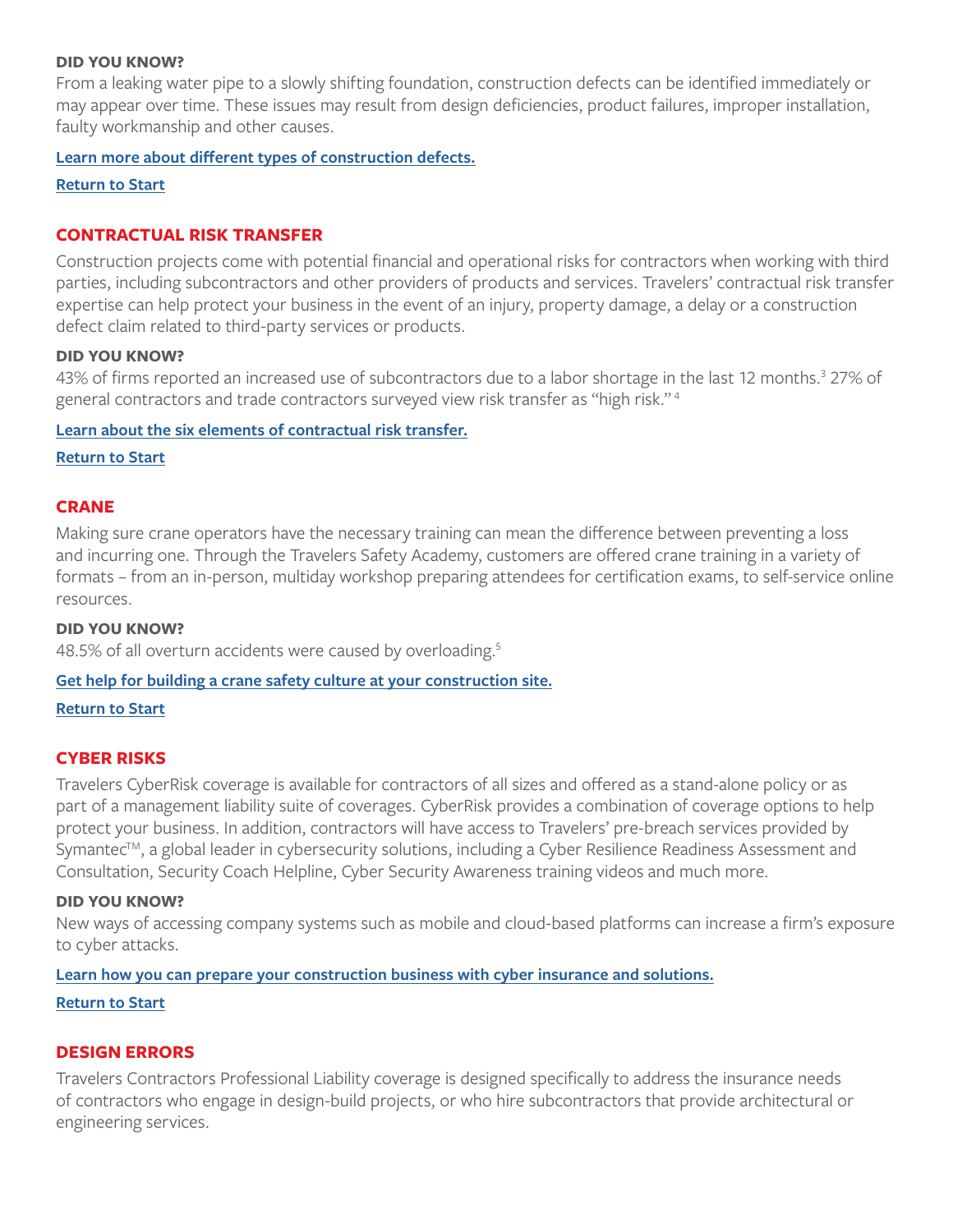### <span id="page-2-0"></span>**DID YOU KNOW?**

Subcontracting design does not shift all liability away from the contractor, even when contracts contain strong indemnification provisions.

# **[Get more information about contractors' professional liability coverage.](https://www.travelers.com/business-insurance/environmental-liability)**

# **[Return to Start](#page-0-0)**

# **FIRE**

Buildings under construction have a greater potential for significant property damage from fire, especially before fire suppression systems are installed and operational. Travelers' dedicated Construction Risk Control consultants can help customers develop plans to reduce the risk of fire on-site. With a Travelers builders' risk policy, you can be confident that you are protected from the unexpected.

#### **DID YOU KNOW?**

Fires in structures under construction were associated with an average of five civilian deaths, 51 civilian injuries and \$172 million in direct property damage each year from 2010-2014.<sup>6</sup>

# **[Learn how you can help protect against common fire risks during construction.](https://www.travelers.com/resources/business-industries/construction/protecting-against-common-fire-risks-during-construction)**

**[Return to Start](#page-0-0)**

# **FLEET SAFETY**

Fleet vehicle accidents are among the most costly of injury claims for business. According to the National Safety Council, the average cost of a loss related to vehicle accidents is approximately \$70,000; nearly twice the cost of the average workplace injury. From comprehensive insurance solutions to our model for workplace safety called Travelers Workforce Advantage®, you'll have the experience and expertise to help manage your cost of risk when it comes to fleet safety management.

#### **DID YOU KNOW?**

27% of work-related fatalities occurred in construction in 2017.<sup>7</sup>

# **[Learn the eight elements of a fleet safety program.](https://www.travelers.com/resources/driver-fleet-safety/8-elements-of-a-fleet-safety-program)**

**[Return to Start](#page-0-0)**

# **POLLUTION**

To best manage pollution losses, it's important to have one team with the expertise to handle these claims, as they have the potential to pose significant reputational and/or financial threats to your company. Travelers Environmental and Commercial General Liability subject matter experts work together to help provide continuity of coverage and claim handling.

#### **DID YOU KNOW?**

Pollution liability occurrences may be infrequent, but when they do happen, they are often large, expensive and complicated.

# **[Learn about environmental liability insurance.](https://www.travelers.com/business-insurance/environmental-liability)**

# **[Return to Start](#page-0-0)**

# **THEFT/VANDALISM**

Travelers Special Investigations Group (SIG) is composed of highly skilled investigators, many with law enforcement backgrounds. SIG can assist customers with equipment recovery, theft vulnerability analyses to assess job site risk levels, and training on theft prevention and planning. Travelers contractors' equipment policy not only covers owned equipment, but also personal property at job sites.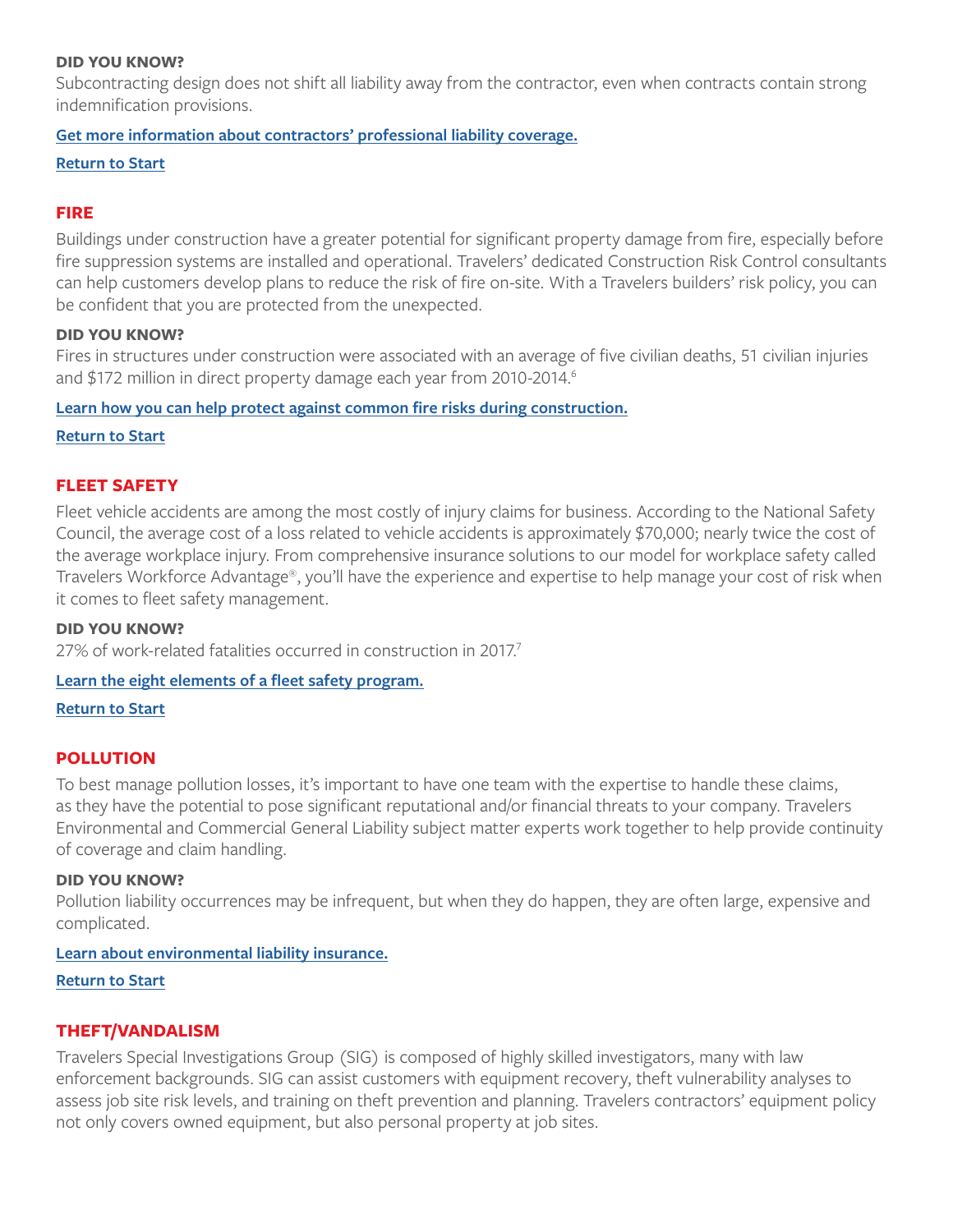#### <span id="page-3-0"></span>**DID YOU KNOW?**

Construction companies are losing an average of \$400 million annually to theft and vandalism.<sup>8</sup>

#### **[Get tips to help protect your construction site from theft and other risks.](https://www.travelers.com/resources/business-industries/construction/protecting-your-construction-site-from-fire-water-and-theft)**

**[Return to Start](#page-0-0)**

#### **TRANSIT**

Equipment that is damaged during transit becomes equipment that is unused and can cause project delays. Travelers customers have access to Risk Control resources to help address this risk, including driver management best practices and flatbed cargo securement (loading, hauling and unloading equipment safely).

#### **DID YOU KNOW?**

Equipment may be vulnerable to loss during transit due to a number of factors, including collisions with bridges or overturns.

#### **[Get information about inland marine construction insurance.](https://www.travelers.com/business-insurance/inland-marine/construction)**

#### **[Return to Start](#page-0-0)**

# **WATER DAMAGE**

Water leaks, whether from pipes, windows or roofs, can cause extensive property damage. Travelers' dedicated Risk Control consultants can help customers develop water damage prevention plans. With a Travelers builders' risk policy, you can be confident that the unexpected is protected.

#### **DID YOU KNOW?**

As a leading cause of loss for builders, water accounted for \$240 million in damages for insured premises between 2012 and 2016.<sup>9</sup>

#### **[Learn how Travelers' products and services can help protect your company.](https://www.travelers.com/business-insurance/inland-marine)**

#### **[Return to Start](#page-0-0)**

#### **WEATHER EVENTS**

Natural disasters and weather events are unpredictable, threatening equipment and project timelines. Travelers contractors' equipment coverage includes necessary expenses to protect equipment from imminent danger from fire, severe storms or flood.

#### **DID YOU KNOW?**

There have been 144 weather events between 2000 and 2017 – each resulting in damage-related costs in the billions[.10](#page-5-0)

### **[Learn how to help prepare your construction site for severe weather.](https://www.travelers.com/resources/business-industries/construction/preparing-your-construction-site-for-severe-weather)**

#### **[Return to Start](#page-0-0)**

#### **WORK ZONE ACCIDENTS**

Working near moving vehicles and other heavy equipment can create significant risks of injury and property damage for construction workers, road maintenance workers and the public. Travelers' Construction Risk Control consultants provide resources including on-site Safety Academies and interactive online tools to help you identify, manage and mitigate work zone risks.

#### **DID YOU KNOW?**

54% of contractors reported a vehicle crash in their work zone in the past year.<sup>11</sup>

#### **[Get risk management solutions for construction contractors.](https://www.travelers.com/business-insurance/construction)**

**[Return to Start](#page-0-0)**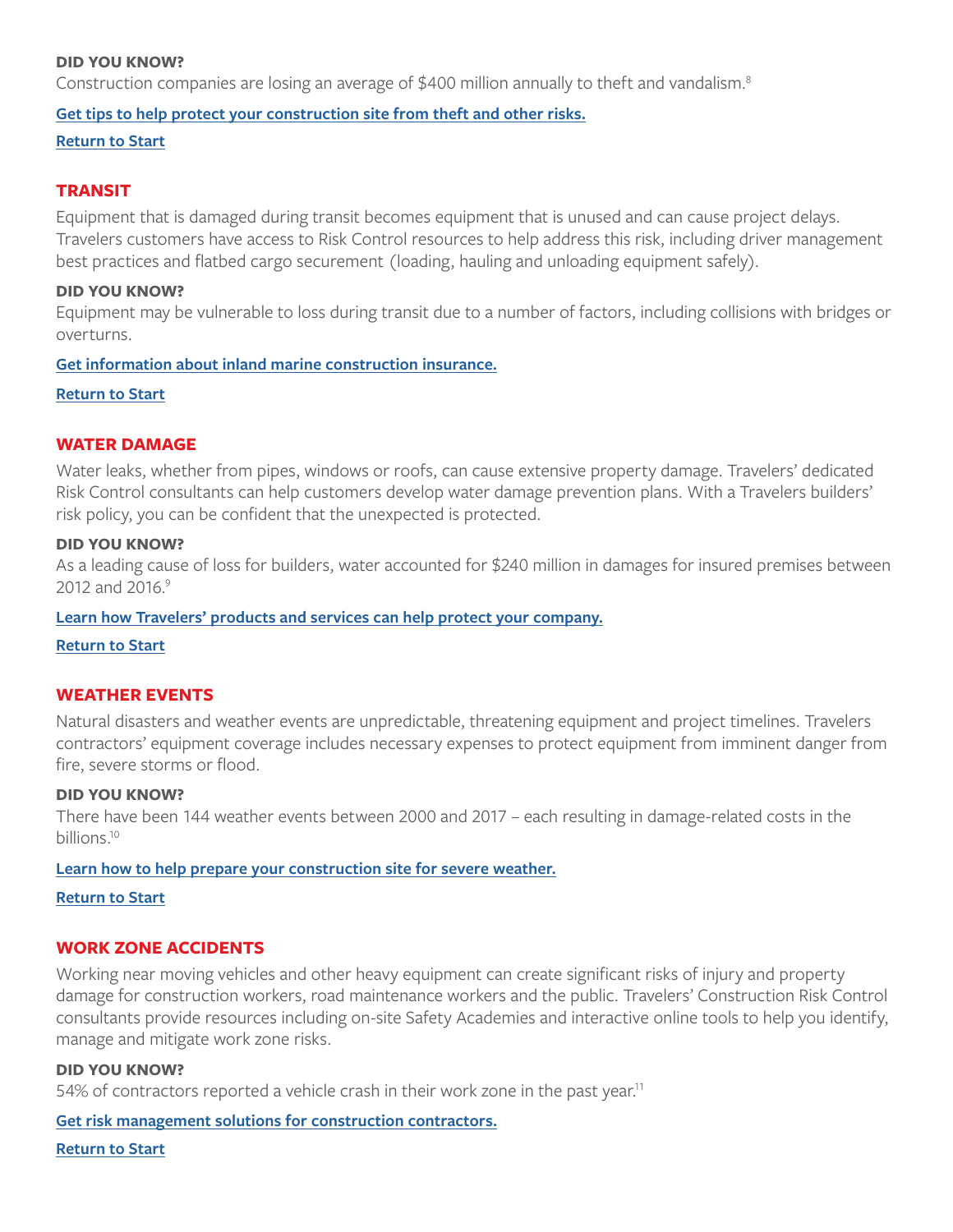# <span id="page-4-0"></span>**WORKPLACE INJURIES/FATALITIES**

Travelers workers compensation coverage can help protect both you and your employees after a work-related injury or illness. Travelers Construction Risk Control offers a wealth of safety resources, including tools and training on topics such as fall protection, work zones, hazards of working with electricity, heavy equipment safety and more. As a leading workers compensation carrier, our nurses partner with our injured employees and the medical provider to ensure injured employees return to work as soon as medically appropriate.

# **DID YOU KNOW?**

In 2017, there were 198,100 total recordable nonfatal incidences of injuries and illness in the Construction sector; nearly 40% of those (79,800) involved time out of work.<sup>12</sup> In addition, 1 in 5 (20.7%) of all worker fatalities in the U.S. in 2017 were in the construction industry.<sup>13</sup>

**[Get advice on staying safer around heavy equipment.](https://www.travelers.com/resources/business-industries/construction/staying-safe-around-heavy-equipment)**

**[Return to Start](#page-0-0)**